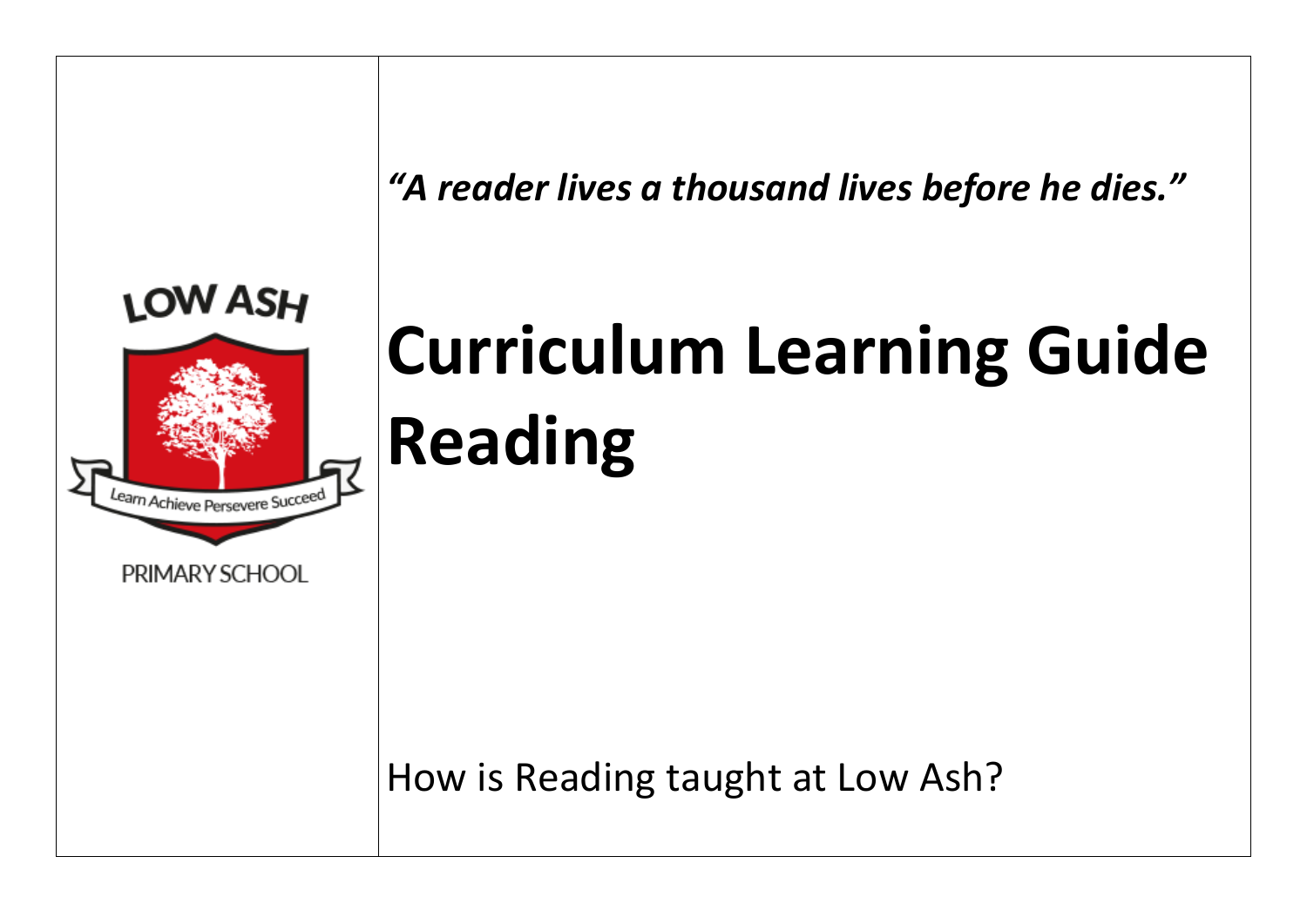### **Curriculum Intent**

At Low Ash, we want all children to read for pleasure. We believe that Reading underpins all areas of the curriculum and provides children with the freedom and ownership of their learning. To embed this, we take a holistic approach, choosing texts from a broad range of genres and cultures. This allows children to develop their own reading preferences. We want to inspire and guide children to become fluent and confident readers, with a wealth of vocabulary, which can be transferred into writing. It is our intention that children will immerse themselves in books and texts, to clearly understand authorial techniques and the effect that this has on the reader. This will enable children to develop both as readers and writers. We want children to realise that reading is a key that will unlock opportunities for them both at school and in later life.

### **Implementation**

Our reading curriculum is centred around carefully selected texts from 5 key strands. These are: Classical, Nonsense, A shift in Time, Layered Plot and Unusual Narrator. Wherever possible, these link into the wider curriculum, to support and deepen the children's knowledge in other subjects.

### **Early Reading**

Children have a stand - alone phonics lesson each morning, using Letters and Sounds and following sequenced and pacey planning. Lessons follow a Revisit, New Teach, Practise and Apply approach. Teaching is consistent across classes and taught in a whole class setting. Regular, weekly assessments of all children quickly identify any gaps, which are then filled by instant intervention. This largely enables all children to reach planned milestones together.

Home reading books work in tandem with Phonics teaching to ensure that children can decode fluently and read with understanding. To further enrich children's home learning opportunities each child has their own virtual bookshelf on Reading Planet, which they can access at any time. This begins a child's journey of reading for pleasure.

### **Whole School**

Each year group has a class text, which they focus on each half term. The teacher reads the text to the children daily, modelling reading for pleasure and fluency. Text choices are carefully chosen to enable the children to make progress with reading. In Key Stage 1, children are taught reading daily through differentiated reading sessions using a wide variety of texts. In Key Stage 2, three discrete reading lessons are taught weekly either using the whole class text or additional texts chosen to support areas of curriculum and the five key strands. These lessons focus on the other National Curriculum objectives. Reading is taught with a mixture of whole class based and differentiated lessons.

## **Reading for Pleasure**

Each classroom has a reading area which children are encouraged to use regularly and they are also given the opportunity to visit the school library on a weekly basis. Reading clubs take place in both Key Stage 1 and 2 giving children the opportunity to discuss and share favourite texts and authors and further develop a love for reading. The reading shed in our inner garden provides the opportunity for children to read and be inspired in an outdoor setting. Upper Key Stage 2 are trained as reading leaders and support Key Stage 1 children with two weekly reading session, which they independently plan, resource and deliver.

**Impact**

Children will be fluent readers, who will read through choice and be able to express their preferences and opinions around authors and books. Children will have a rich and varied curriculum knowledge because of the wealth of text they are exposed to and because they can read with understanding. Children will be confident with the different skills required to be an all-round reader and will be able to apply their knowledge to their writing.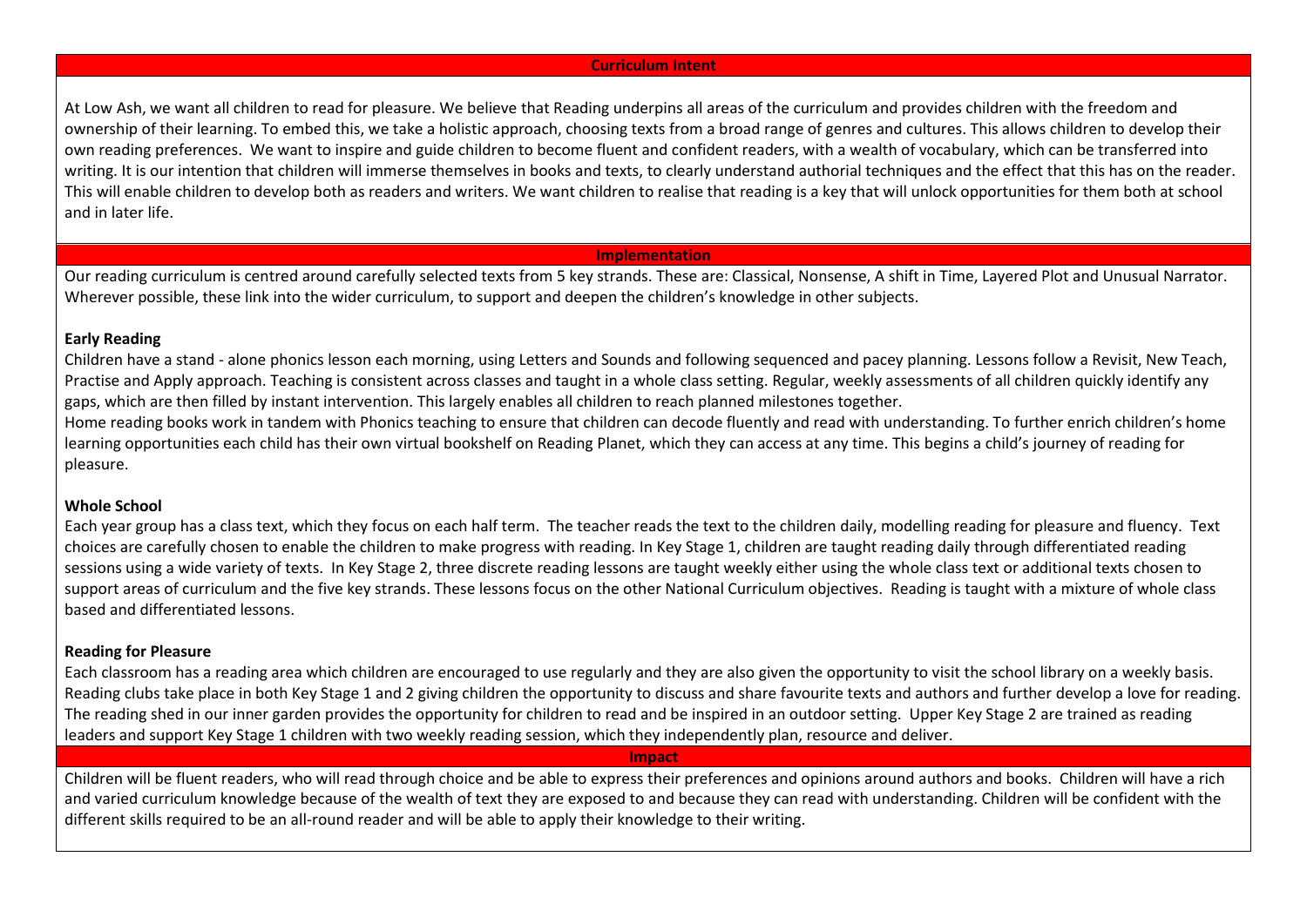| <b>Reading in EYFS</b> | Understand the 5 key concepts about print                                                                                                                                                                                                         | <b>Phonological awareness</b>                                                                                                                                                                                                                                                                                                                                                                                                                                                                                         | <b>Awareness of stories</b>                                                                                                                                                                                                                                                                                                                                                                                                                                                           |
|------------------------|---------------------------------------------------------------------------------------------------------------------------------------------------------------------------------------------------------------------------------------------------|-----------------------------------------------------------------------------------------------------------------------------------------------------------------------------------------------------------------------------------------------------------------------------------------------------------------------------------------------------------------------------------------------------------------------------------------------------------------------------------------------------------------------|---------------------------------------------------------------------------------------------------------------------------------------------------------------------------------------------------------------------------------------------------------------------------------------------------------------------------------------------------------------------------------------------------------------------------------------------------------------------------------------|
| <b>Nursery</b>         | Pupils should be taught to:<br>Know that print has meaning<br>Know that print can have different<br>purposes<br>We read English texts from left to right<br>and top to bottom<br>The names of the different parts of a<br>book<br>Page sequencing | Pupils should be taught to:<br>Spot and suggest rhymes<br>Count or clap syllables in a word<br>Recognise words with the same<br>initial sound                                                                                                                                                                                                                                                                                                                                                                         | Pupils should be taught to:<br>Engage in extended conversations about<br>stories, learning new vocabulary.                                                                                                                                                                                                                                                                                                                                                                            |
| Reception              |                                                                                                                                                                                                                                                   | Read individual letters by<br>saying the sounds for them<br>Blend sounds into words, so<br>that they can read short words<br>made up of known letter and<br>sound correspondences<br>Read some digraphs or<br>trigraphs which represent one<br>sound and say the sounds for<br>them.<br>Read a few common exception<br>words matched to the school's<br>phonics programme.<br>Read simple phrases and<br>sentence made up of words<br>with known letter/sound<br>correspondences and a few<br>common exception words. | Reread books to build up their confidence<br>in word reading, their fluency and their<br>enjoyment.<br>Demonstrate understanding of what has been<br>read to them by retelling stories and<br>narratives using their own words and recently<br>introduced vocabulary; - Anticipate - where<br>appropriate - key events in stories; - Use and<br>understand recently introduced vocabulary<br>during discussions about stories, non-fiction,<br>rhymes and poems and during role-play. |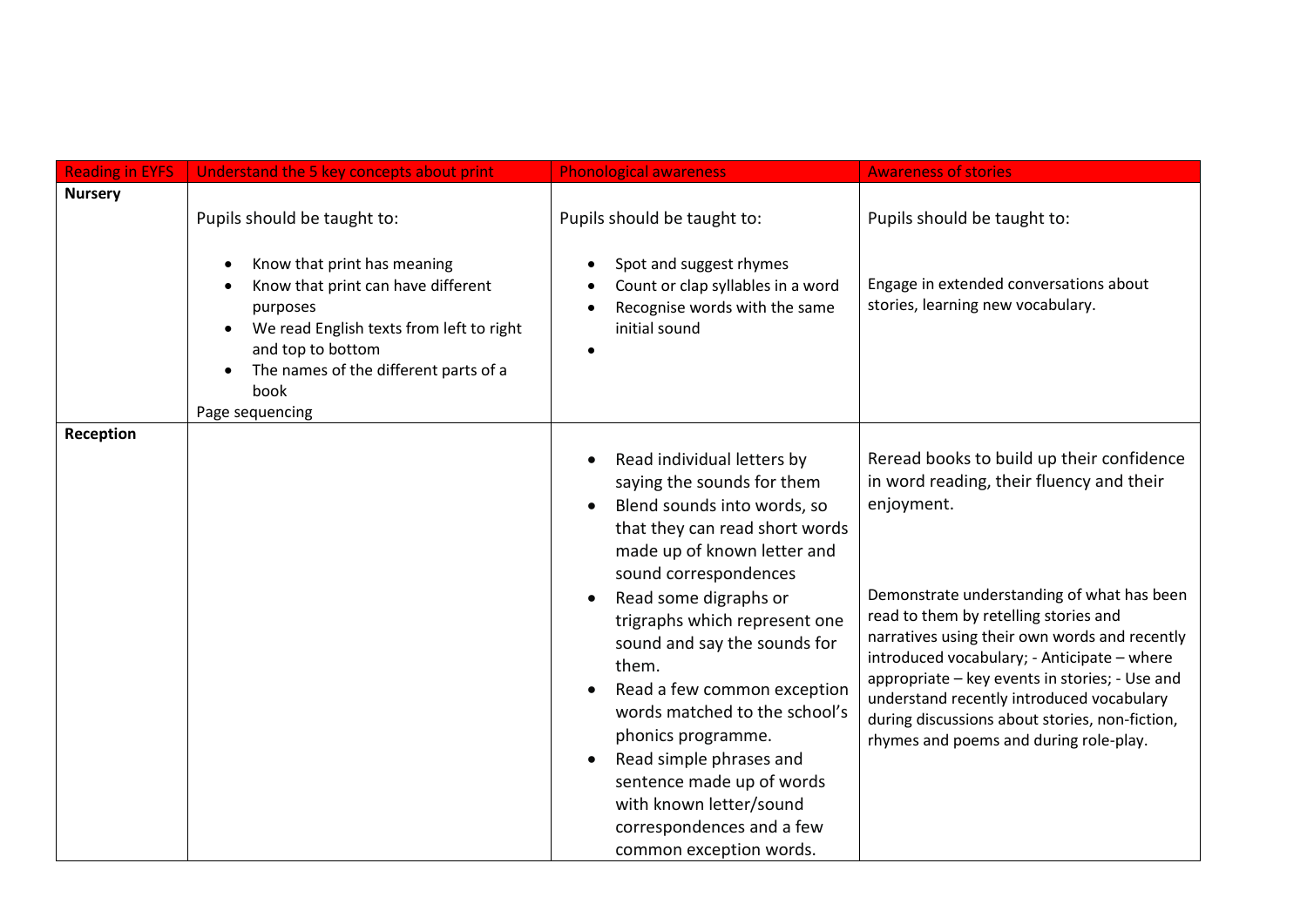|  | Reread books to build up their<br>confidence in word reading,<br>their fluency and their<br>enjoyment.<br>Say a sound for each letter in the<br>alphabet and at least 10 digraphs;<br>- Read words consistent with<br>their phonic knowledge by<br>sound-blending; - Read aloud<br>simple sentences and books that<br>are consistent with their phonic<br>knowledge, including some<br>common exception words. |  |
|--|----------------------------------------------------------------------------------------------------------------------------------------------------------------------------------------------------------------------------------------------------------------------------------------------------------------------------------------------------------------------------------------------------------------|--|
|--|----------------------------------------------------------------------------------------------------------------------------------------------------------------------------------------------------------------------------------------------------------------------------------------------------------------------------------------------------------------------------------------------------------------|--|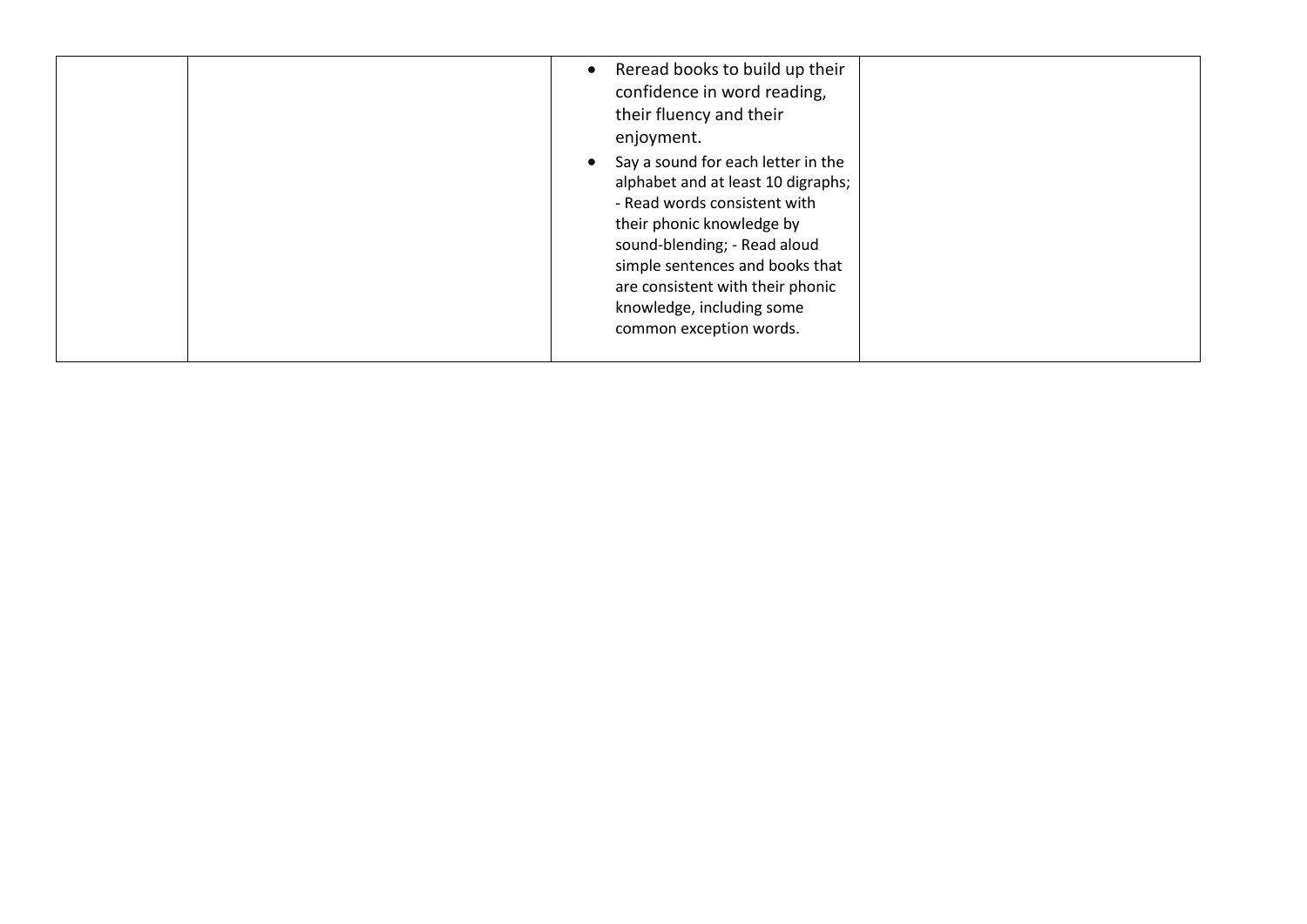|        | <b>Word Reading</b>                                                                                                                                                                                                                                                                                                                                                                                                                                                                                                                                                                                                                                       | <b>Comprehension</b>                                                                                                                                                                                                                                                                                                                                                                                                                                                                                                                                                                                                                                                                                                                                                        |
|--------|-----------------------------------------------------------------------------------------------------------------------------------------------------------------------------------------------------------------------------------------------------------------------------------------------------------------------------------------------------------------------------------------------------------------------------------------------------------------------------------------------------------------------------------------------------------------------------------------------------------------------------------------------------------|-----------------------------------------------------------------------------------------------------------------------------------------------------------------------------------------------------------------------------------------------------------------------------------------------------------------------------------------------------------------------------------------------------------------------------------------------------------------------------------------------------------------------------------------------------------------------------------------------------------------------------------------------------------------------------------------------------------------------------------------------------------------------------|
| Year 1 | Pupils should be taught to:<br>apply phonic knowledge and skills as the route to<br>decode words<br>respond speedily with the correct sound to<br>graphemes (letters or groups of letters) for all 40+<br>phonemes, including, where applicable, alternative<br>sounds for graphemes<br>read accurately by blending sounds in unfamiliar<br>$\bullet$<br>words containing GPCs that have been taught<br>read common exception words, noting unusual<br>$\bullet$<br>correspondences between spelling and sound and                                                                                                                                        | Pupils should be taught to:<br>develop pleasure in reading, motivation to read, vocabulary and<br>understanding by:<br>listening to and discussing a wide range of poems, stories and non-<br>fiction at a level beyond that at which they can read independently<br>being encouraged to link what they read or hear to their own<br>experiences<br>becoming very familiar with key stories, fairy stories and traditional<br>tales, retelling them and considering their particular characteristics<br>recognising and joining in with predictable phrases<br>learning to appreciate rhymes and poems, and to recite some by heart                                                                                                                                         |
|        | where these occur in the word<br>read words containing taught GPCs and -s, -es, -ing,<br>$\bullet$<br>-ed, -er and -est endings<br>read other words of more than one syllable that<br>$\bullet$<br>contain taught GPCs<br>read words with contractions [for example, I'm, I'll,<br>$\bullet$<br>we'll], and understand that the apostrophe<br>represents the omitted letter(s)<br>read books aloud, accurately, that are consistent<br>$\bullet$<br>with their developing phonic knowledge and that do<br>not require them to use other strategies to work out<br>words<br>reread these books to build up their fluency and<br>confidence in word reading | discussing word meanings, linking new meanings to those already<br>known<br>understand both the books they can already read accurately and fluently<br>and those they listen to by:<br>drawing on what they already know or on background information and<br>vocabulary provided by the teacher<br>checking that the text makes sense to them as they read, and correcting<br>inaccurate reading<br>discussing the significance of the title and events<br>making inferences on the basis of what is being said and done<br>predicting what might happen on the basis of what has been read so far<br>participate in discussion about what is read to them, taking turns and<br>listening to what others say<br>explain clearly their understanding of what is read to them |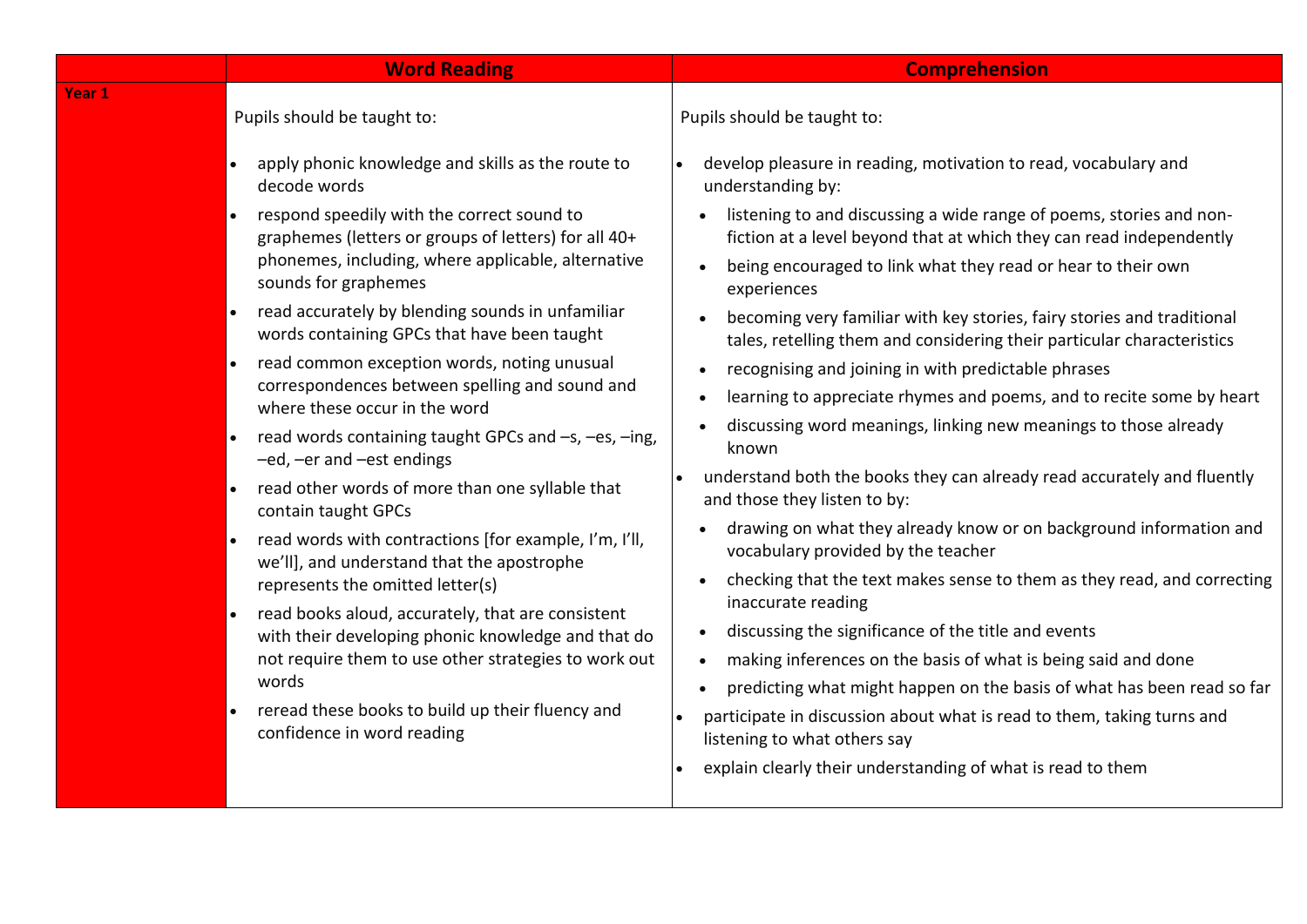# Pupils should be taught to:

- continue to apply phonic knowledge and skills as the route to decode words until automatic decoding has become embedded and reading is fluent
- read accurately by blending the sounds in words that contain the graphemes taught so far, especially recognising alternative sounds for graphemes
- read accurately words of two or more syllables that contain the same graphemes as above
- read words containing common suffixes
- read further common exception words, noting unusual correspondences between spelling and sound and where these occur in the word
- read most words quickly and accurately, without overt sounding and blending, when they have been frequently encountered
- read aloud books closely matched to their improving phonic knowledge, sounding out unfamiliar words accurately, automatically and without undue hesitation
- reread these books to build up their fluency and confidence in word reading

Pupils should be taught to:

- develop pleasure in reading, motivation to read, vocabulary and understanding by:
	- listening to, discussing and expressing views about a wide range of contemporary and classic poetry, stories and non-fiction at a level beyond that at which they can read independently
	- discussing the sequence of events in books and how items of information are related
	- becoming increasingly familiar with and retelling a wider range of stories, fairy stories and traditional tales
	- being introduced to non-fiction books that are structured in different ways
	- recognising simple recurring literary language in stories and poetry
	- discussing and clarifying the meanings of words, linking new meanings to known vocabulary
	- discussing their favourite words and phrases
	- continuing to build up a repertoire of poems learnt by heart, appreciating these and reciting some, with appropriate intonation to make the meaning clear
- understand both the books that they can already read accurately and fluently and those that they listen to by:
- drawing on what they already know or on background information and vocabulary provided by the teacher
- checking that the text makes sense to them as they read, and correcting inaccurate reading
- making inferences on the basis of what is being said and done
- answering and asking questions
- predicting what might happen on the basis of what has been read so far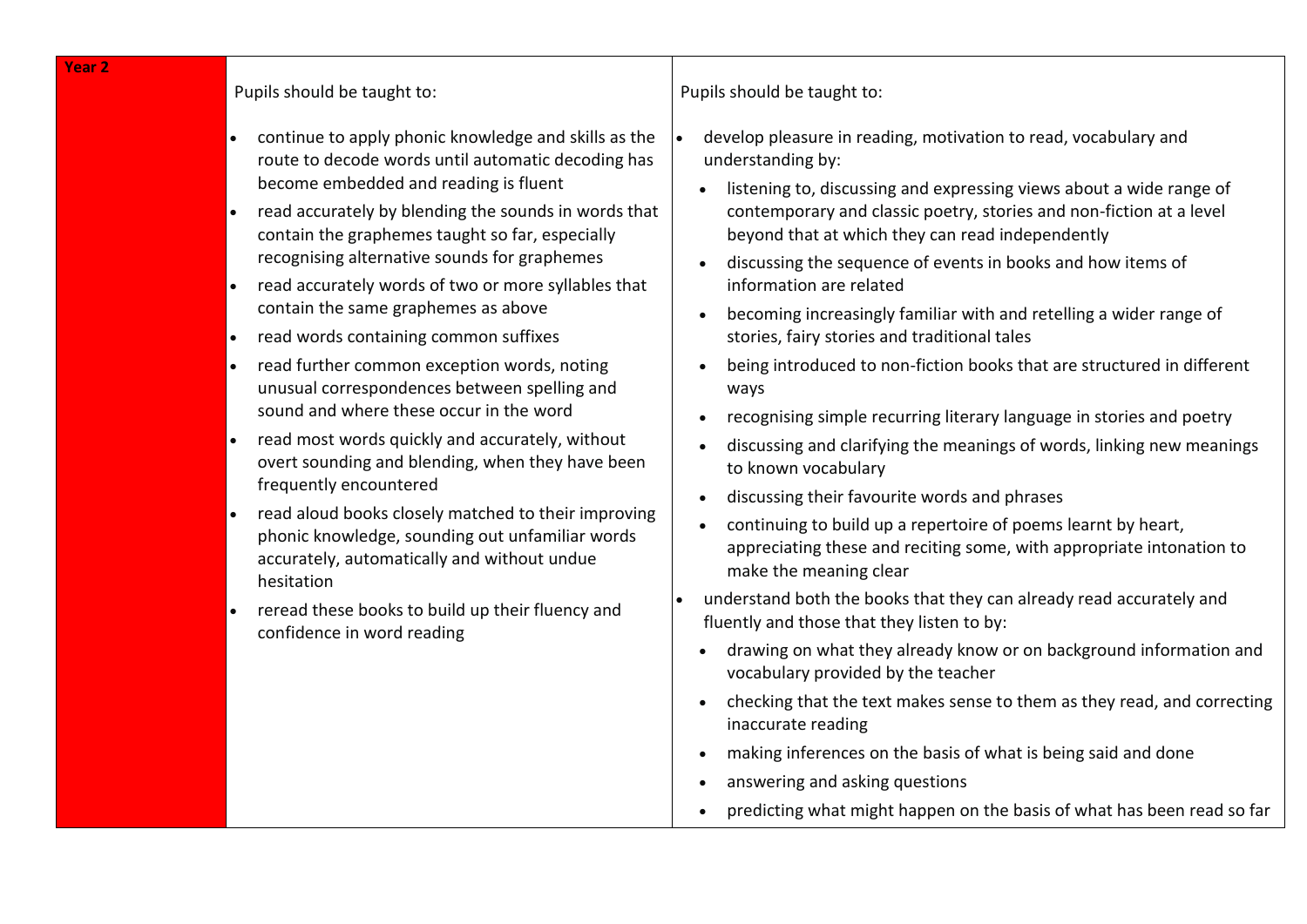|                 |                                                                                                                                                                                                                                                                                                                                                                                                 | participate in discussion about books, poems and other works that are read<br>to them and those that they can read for themselves, taking turns and<br>listening to what others say<br>explain and discuss their understanding of books, poems and other<br>material, both those that they listen to and those that they read for<br>themselves                                                                                                                                                                                                                                                                                                                                                                                                                                                                                                                                                                                                                                                                                                                                                                                                                                                                                                                                                                            |
|-----------------|-------------------------------------------------------------------------------------------------------------------------------------------------------------------------------------------------------------------------------------------------------------------------------------------------------------------------------------------------------------------------------------------------|----------------------------------------------------------------------------------------------------------------------------------------------------------------------------------------------------------------------------------------------------------------------------------------------------------------------------------------------------------------------------------------------------------------------------------------------------------------------------------------------------------------------------------------------------------------------------------------------------------------------------------------------------------------------------------------------------------------------------------------------------------------------------------------------------------------------------------------------------------------------------------------------------------------------------------------------------------------------------------------------------------------------------------------------------------------------------------------------------------------------------------------------------------------------------------------------------------------------------------------------------------------------------------------------------------------------------|
| <b>Year 3/4</b> | Pupils should be taught to:<br>apply their growing knowledge of root words,<br>prefixes and suffixes (etymology and morphology) as<br>listed in - see English appendix 1, both to read aloud<br>and to understand the meaning of new words they<br>meet<br>read further exception words, noting the unusual<br>correspondences between spelling and sound, and<br>where these occur in the word | Pupils should be taught to:<br>develop positive attitudes to reading, and an understanding of what they<br>read, by:<br>listening to and discussing a wide range of fiction, poetry, plays, non-<br>fiction and reference books or textbooks<br>reading books that are structured in different ways and reading for a<br>$\bullet$<br>range of purposes<br>using dictionaries to check the meaning of words that they have read<br>$\bullet$<br>increasing their familiarity with a wide range of books, including fairy<br>$\bullet$<br>stories, myths and legends, and retelling some of these orally<br>identifying themes and conventions in a wide range of books<br>$\bullet$<br>preparing poems and play scripts to read aloud and to perform,<br>$\bullet$<br>showing understanding through intonation, tone, volume and action<br>discussing words and phrases that capture the reader's interest and<br>$\bullet$<br>imagination<br>recognising some different forms of poetry [for example, free verse,<br>narrative poetry]<br>understand what they read, in books they can read independently, by:<br>checking that the text makes sense to them, discussing their<br>$\bullet$<br>understanding, and explaining the meaning of words in context<br>asking questions to improve their understanding of a text |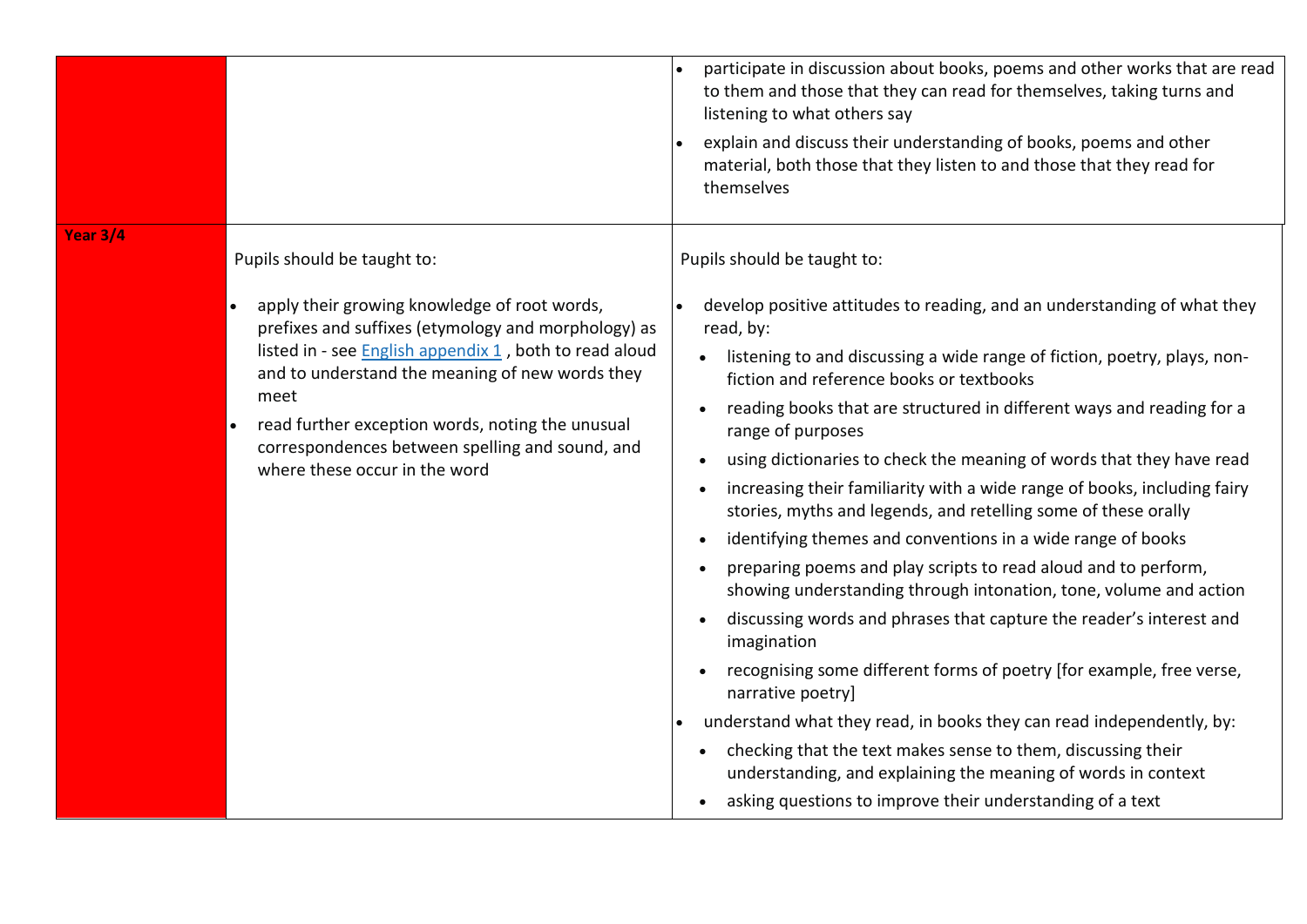|                                                                                                                                                                                                                                                                                    | drawing inferences such as inferring characters' feelings, thoughts and<br>motives from their actions, and justifying inferences with evidence<br>predicting what might happen from details stated and implied<br>identifying main ideas drawn from more than 1 paragraph and<br>summarising these<br>identifying how language, structure, and presentation contribute to<br>meaning<br>retrieve and record information from non-fiction<br>participate in discussion about both books that are read to them and those<br>they can read for themselves, taking turns and listening to what others say                                                                                                                                                                                                                                                                       |
|------------------------------------------------------------------------------------------------------------------------------------------------------------------------------------------------------------------------------------------------------------------------------------|-----------------------------------------------------------------------------------------------------------------------------------------------------------------------------------------------------------------------------------------------------------------------------------------------------------------------------------------------------------------------------------------------------------------------------------------------------------------------------------------------------------------------------------------------------------------------------------------------------------------------------------------------------------------------------------------------------------------------------------------------------------------------------------------------------------------------------------------------------------------------------|
| <b>Year 5/6</b><br>Pupils should be taught to:<br>apply their growing knowledge of root words,<br>prefixes and suffixes (morphology and etymology), as<br>listed in <b>English appendix 1</b> , both to read aloud and<br>to understand the meaning of new words that they<br>meet | Pupils should be taught to:<br>maintain positive attitudes to reading and an understanding of what they<br>∣∙<br>read by:<br>continuing to read and discuss an increasingly wide range of fiction,<br>poetry, plays, non-fiction and reference books or textbooks<br>reading books that are structured in different ways and reading for a<br>range of purposes<br>increasing their familiarity with a wide range of books, including myths,<br>legends and traditional stories, modern fiction, fiction from our literary<br>heritage, and books from other cultures and traditions<br>recommending books that they have read to their peers, giving reasons<br>for their choices<br>identifying and discussing themes and conventions in and across a wide<br>range of writing<br>making comparisons within and across books<br>learning a wider range of poetry by heart |